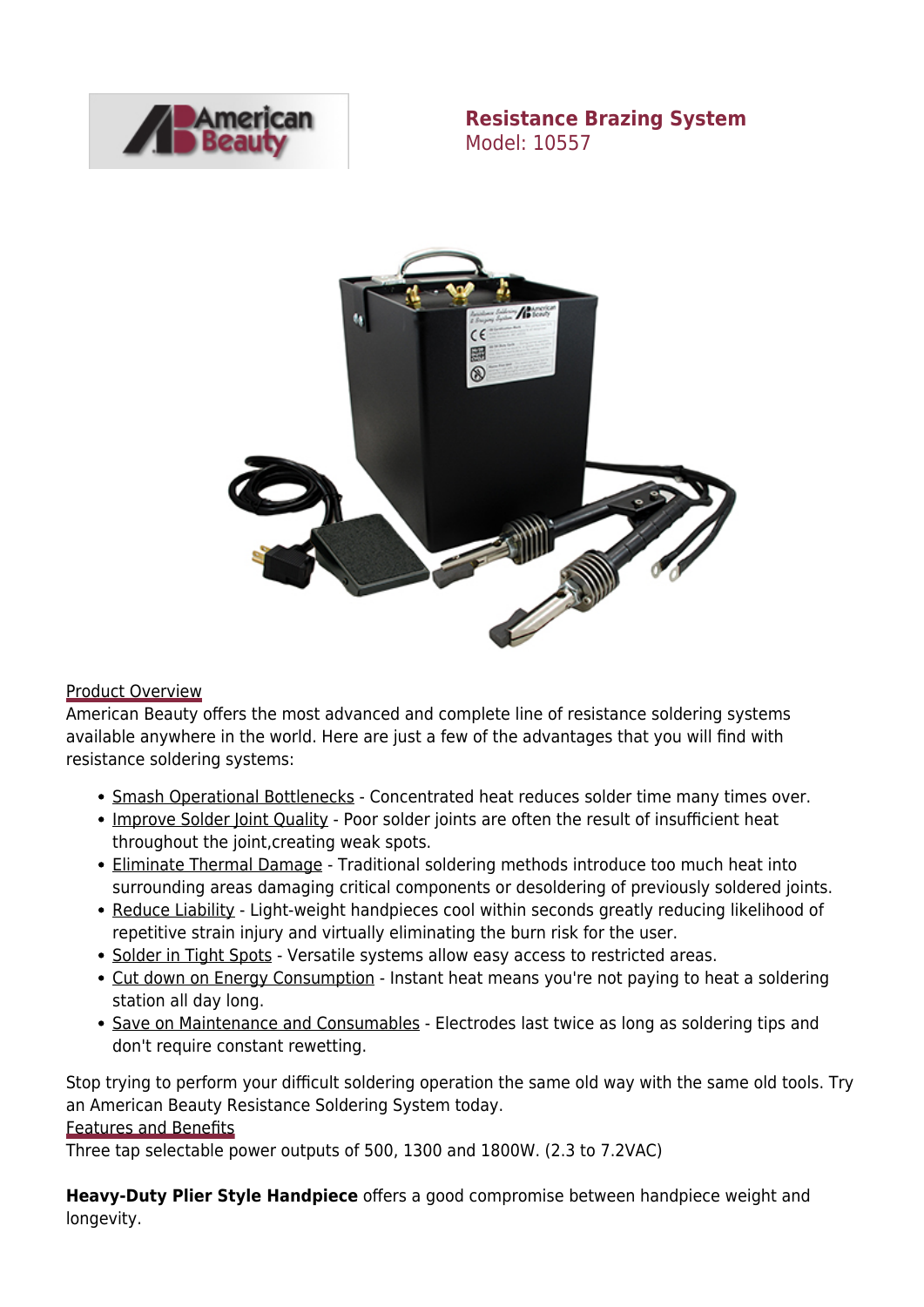**Carbon block electrodes** can be easily notched/shaped, allowing the user to customize the handpiece to their specific application.

**Footswitch** permits hands-free activation of power, vastly improving control of your applications and virtually eliminating the sparking that is common with other brands of resistance based systems.

| <b>Technical Specifications</b>       |                             |
|---------------------------------------|-----------------------------|
| <b>Connection Type</b>                | <b>Ring Terminals</b>       |
| <b>Wattage</b>                        | 1800 watts                  |
| <b>Opening between Electrodes</b>     | 3 in / 7.62 cm              |
| <b>Electrode Size/Diameter</b>        | .50 in / 1.27 cm            |
| Available in a 220-240 VAC?           | Yes, available upon request |
| <b>Product Width</b>                  | 12.50 in / 31.75 cm         |
| <b>Product Height</b>                 | 14.00 in / 35.56 cm         |
| <b>Package Weight</b>                 | 39.25 lbs / 17.80 kg        |
| <b>Country of Origin</b>              | US.                         |
| <b>Harmonization Code:</b>            | 8515.11.0000                |
| <b>RoHS Compliant</b>                 | Yes                         |
| IEC 60335-1, Edition 5.1, 2013-12 Yes |                             |
| <b>WEEE Compliant</b>                 | Yes                         |
| <b>CE Certified</b>                   | Yes                         |
| <b>Warranty Policy</b>                | Details                     |
| <b>User Manual</b>                    | <b>User Manual</b>          |
| <b>Product Lgth</b>                   | 12.75                       |

## Applications

Users of this product have stated that they use it for several jobs which include but are not limited to:

- 1. Brazing repairs for Refrigeration Sealed Systems
- 2. Connecting contact rings
- 3. Brazing electric windings

#### Replacement Parts

The following products can be used as replacements for Model 10557 featured on this page:

| Model   | <b>Product Name</b>                                      |
|---------|----------------------------------------------------------|
| 10519HW | High-Wattage Footswitch                                  |
| 10565   | Concave Carbon Block Electrodes for Resistance Soldering |

- [10587](https://americanbeautytools.com/Resistance-Handpieces/130) [Heavy-Duty Plier Style Handpiece](https://americanbeautytools.com/Resistance-Handpieces/130)
- [105C2](https://americanbeautytools.com/Resistance-Power-Units/120) [1,800 Watt High Capacity Resistance Soldering Power Unit](https://americanbeautytools.com/Resistance-Power-Units/120)

#### **Accessories**

The following products can be used as Accessories for Model 10557 featured on this page:

## **Model Product Name**

[105HCPTM](https://americanbeautytools.com/Resistance-Accessories/204) [High Capacity Precision Timer Module](https://americanbeautytools.com/Resistance-Accessories/204)

#### Similar Products

The following products are related (similar model but different specifications, etc.) to Model 10557 featured on this page: